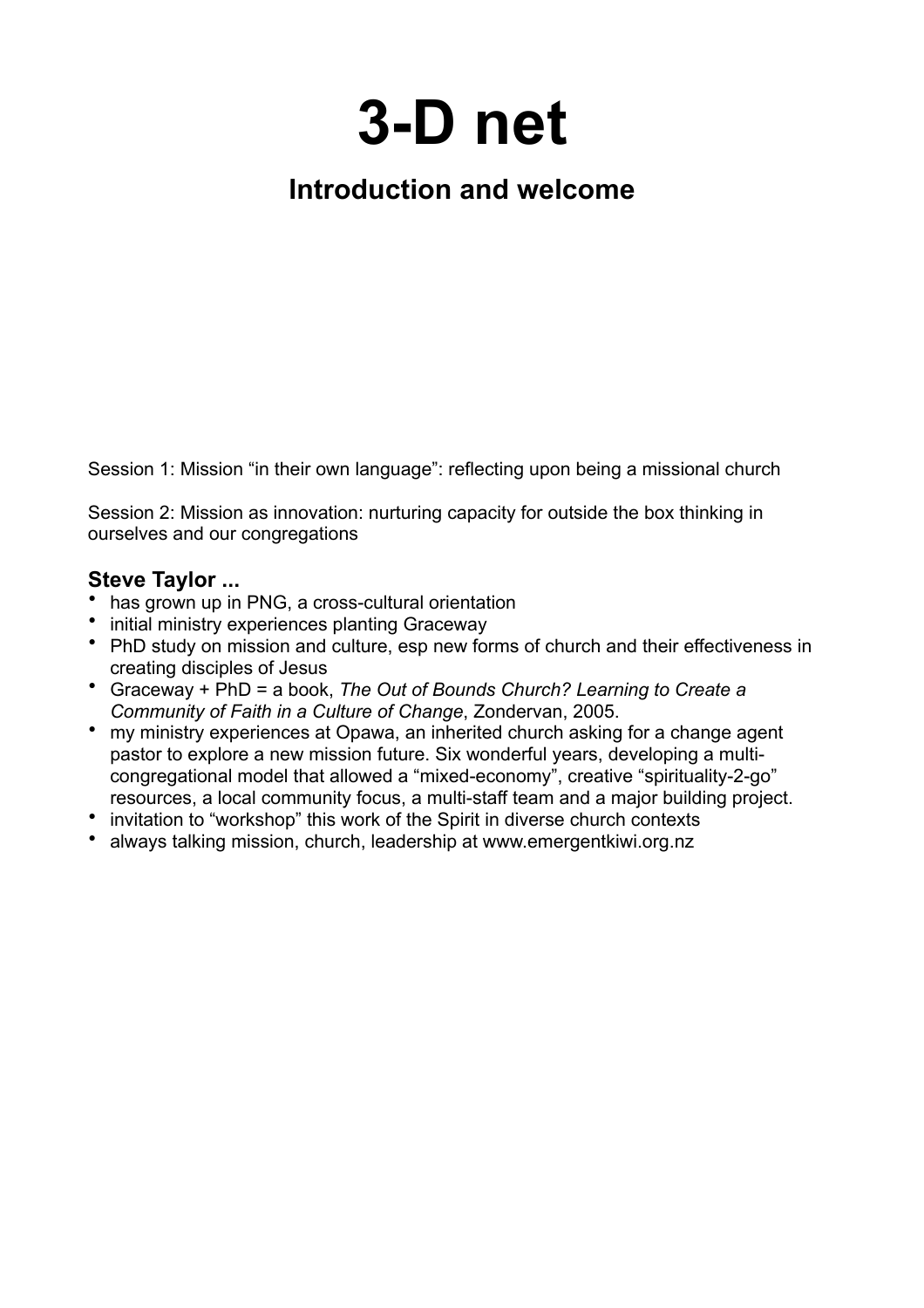# **Session 1 Mission "in their own language": reflecting upon being a missional church**

# **a) A missio-what?**

2008 - Parkin Wesley had Biblical Studies : Historic and Systematic Theology : Pastoral Studies

2010 - Uniting College for Leadership and Theology has Biblical Studies : Discipleship : Leadership : Missio-what?

Story: What is mission?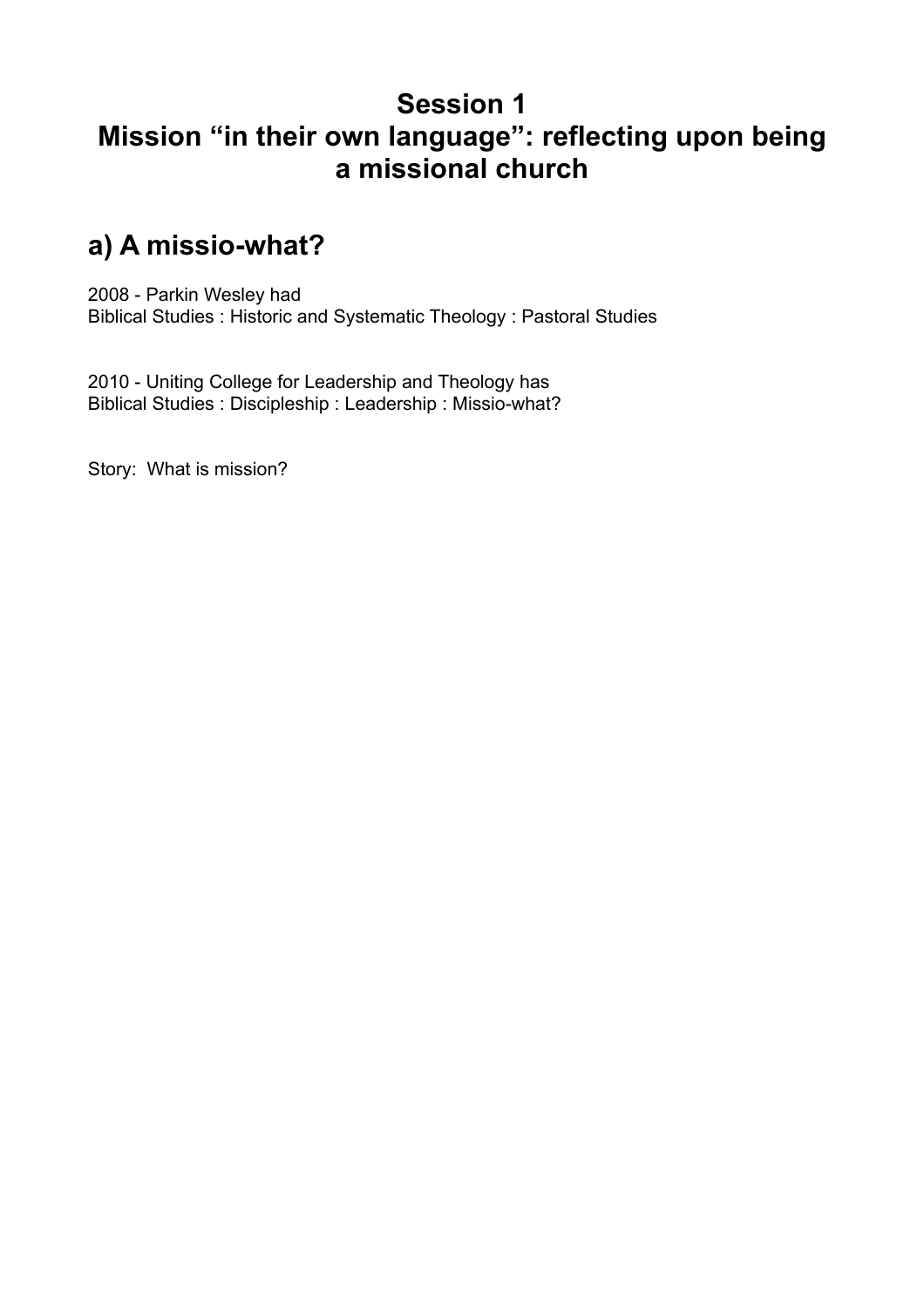## **A missio-what? By definition**

*Mission is the creating, reconciling and transforming action of God, flowing from the community of love found in the Trinity, made known to all humanity in the person of Jesus, and entrusted to the faithful action and witness of the people of God who, in the power of the Spirit, are a sign, foretaste and instrument of the reign of God.*[1](#page-2-0)

## **A missio-what? The globality of mission**

A "global missions" quiz

## **A missio-what? Some stories of mission**

John 4 in art (14<sup>th</sup> century Gladzor gospels)

Brendan the Navigator

Clare of Assissi

Alexandre de Rhodes

## **A missio-what? The marks**

- To proclaim the Good News of the Kingdom
- To teach, baptise and nurture new believers
- To respond to human need by loving service
- To seek to transform unjust structures of society

• To strive to safeguard the integrity of creation and sustain and renew the life of the earth *(Bonds of Affection-1984 ACC-6 p49, Mission in a Broken World-1990 ACC-8 p101)*

<span id="page-2-0"></span><sup>1</sup> Adapted from a statement of the Commission on Mission of the National Council of Churches in Australia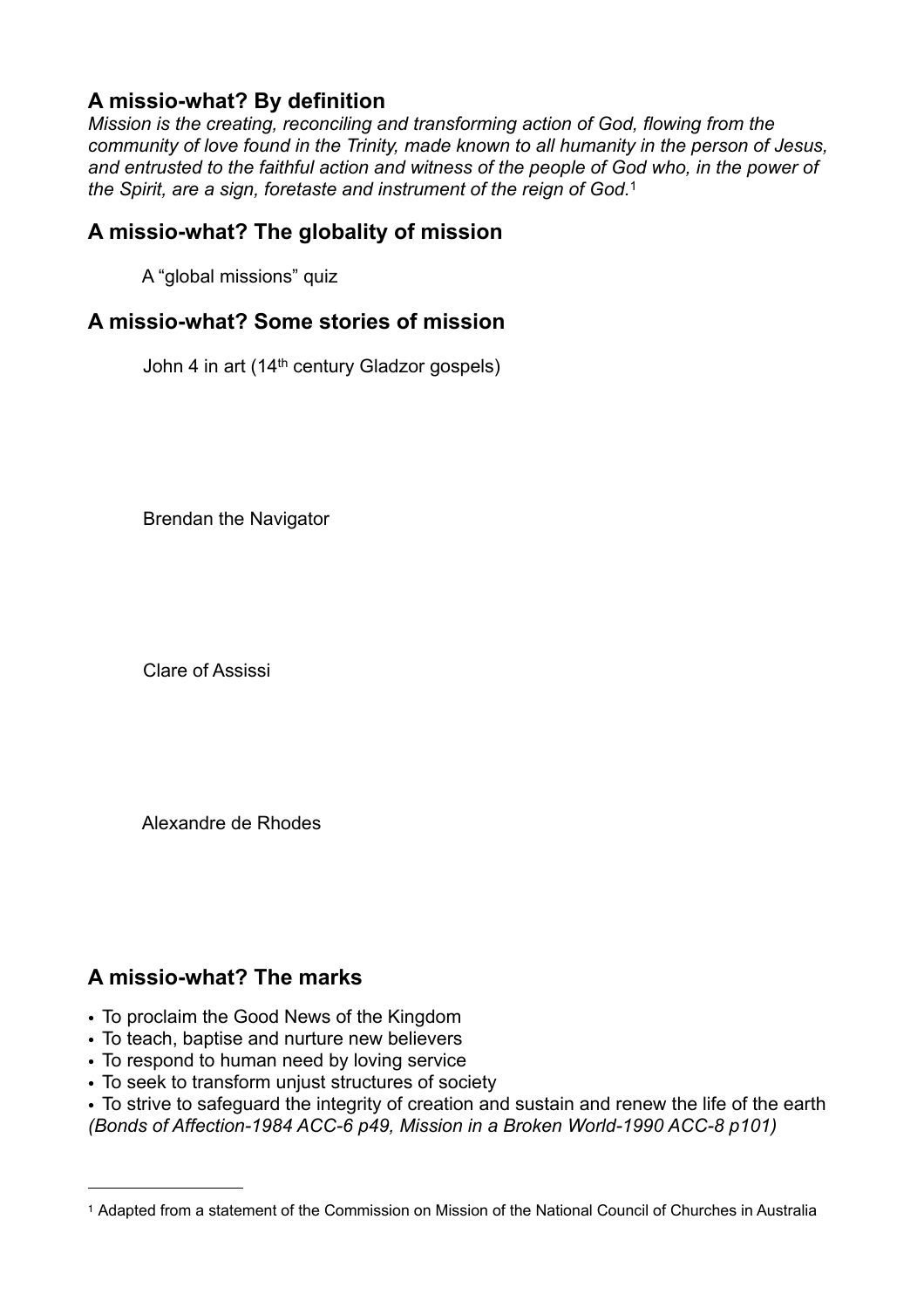## **b) Church and mission**



#### Luke 10:1-12

 1After this the Lord appointed seventy-two[a] others and sent them two by two ahead of him to every town and place where he was about to go. 2He told them, "The harvest is plentiful, but the workers are few. Ask the Lord of the harvest, therefore, to send out workers into his harvest field. 3Go! I am sending you out like lambs among wolves. 4Do not take a purse or bag or sandals; and do not greet anyone on the road.

 5"When you enter a house, first say, 'Peace to this house.' 6If a man of peace is there, your peace will rest on him; if not, it will return to you. 7Stay in that house, eating and drinking whatever they give you, for the worker deserves his wages. Do not move around from house to house.

 8"When you enter a town and are welcomed, eat what is set before you. 9Heal the sick who are there and tell them, 'The kingdom of God is near you.' 10But when you enter a town and are not welcomed, go into its streets and say, 11'Even the dust of your town that sticks to our feet we wipe off against you. Yet be sure of this: The kingdom of God is near.' 12I tell you, it will be more bearable on that day for Sodom than for that town.

Footnotes: 1. Luke 10:1 Some manuscripts seventy; also in verse 17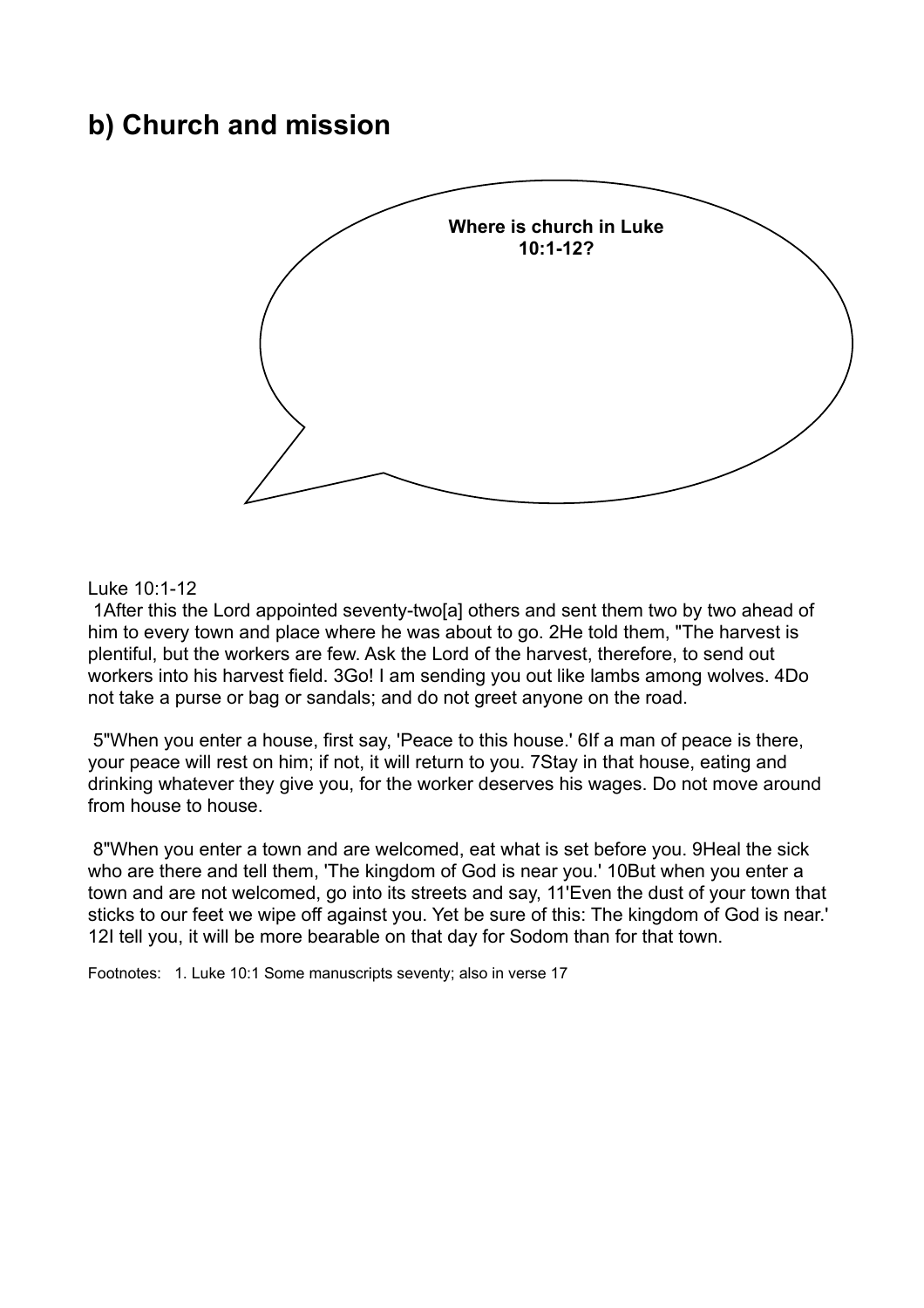# **c) Church-in-mission in 3 places**

**sending -** *1 After this the Lord appointed seventy-two[a] others and sent them*

**pilgrim -** *<sup>1</sup> sent them two by two ahead of him to every town and place where he was about to go. 4Do not take a purse or bag or sandals*

**fresh expression -** *8 "When you enter a town and are welcomed, eat what is set before you. 9Heal the sick who are there and tell them, 'The kingdom of God is near you.'*

*For discussion: Which church place most challenges you?*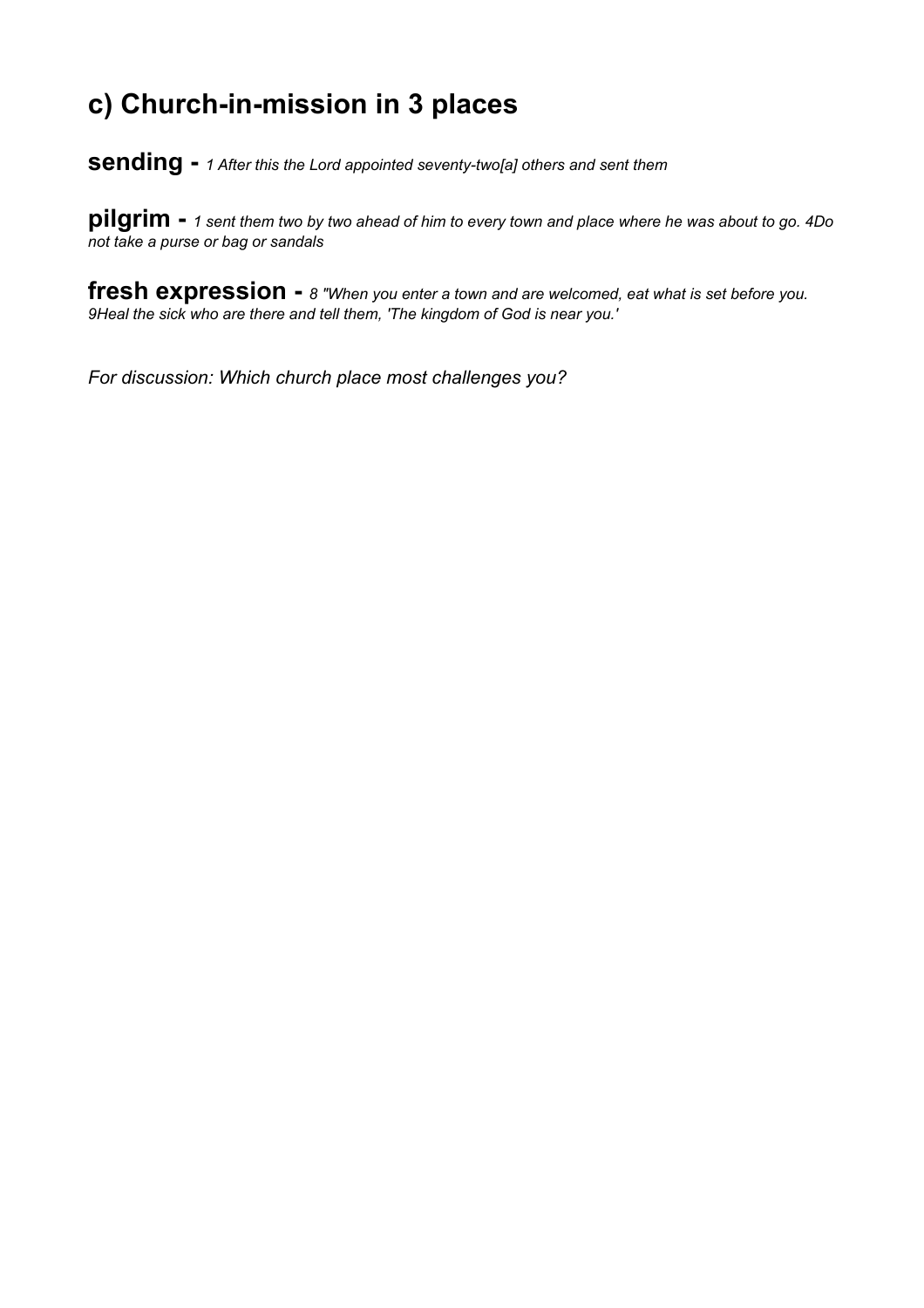# **Session 2 Mission as innovation**

# **a) Leadership: Complex and easy**

Leadership is one of the most observed and least understood phenomena on earth - *James MacGregor Burns*

While nearly 2000 books were recently written on leadership in 2009, very few address leaders in change and innovation *Paul Aitkens and Malcolm Higgs*

Story: Monday night at the Taylor table

Leadership is .....<sup>2</sup>



#### **This means that**

- **•** leadership is a process, **not** a person
- **•** leadership is a verb, **not** a noun

*Identify one project which you saw bring positive change. Try to list the contributions.*

<span id="page-5-0"></span><sup>2</sup> Kotter, *The Leadership Challenge*; Cammock, *The Dance of Leadership.*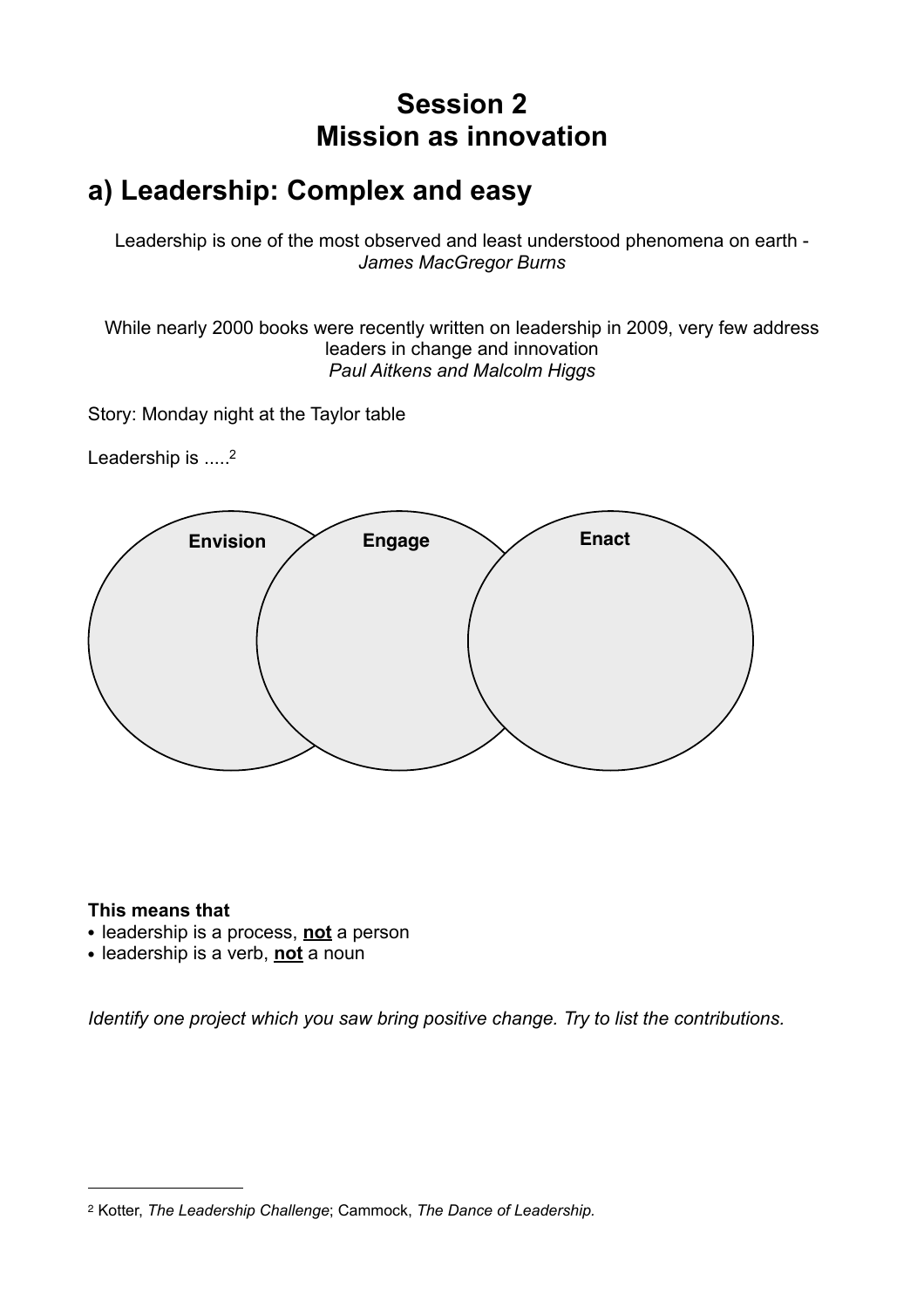

For more see

- Lead with your strengths by NCLS team
- www.leadwithyourstrengths.net

## **b) Leadership as Innovation**

#### **Bodge plants a seed**

Bodge the innovation change agent (four core change leadership principles):[3](#page-6-0)

- **attractor** creates energy for change by connecting with others emotionally to embody the future, creates compelling story, weaves it to make sense of the life of the organisation, seeks good of the organisation above their own, self-aware and able to adapt their leadership
- **edge and tension** amplifies disturbance by telling truth, is constant in tough times, challenges assumptions, stretches people, grows talented people
- **creates a container** holds the tension around the change by managing expectations, faces conflict, encourages, creates safe space to take risks, seeks alignment of resources
- **creates movement** committed in a way that engenders trust, is vulnerable in a way that frees people to new possibilities, breaks existing patterns, inquires into systemic blockages and creates time and space for transforming encounters.

*Which most challenges you?*

<span id="page-6-0"></span><sup>3</sup> From Aitken and Higgs, *Developing Change Leaders*, Butterworth-Heinemann, 2010, 52-4.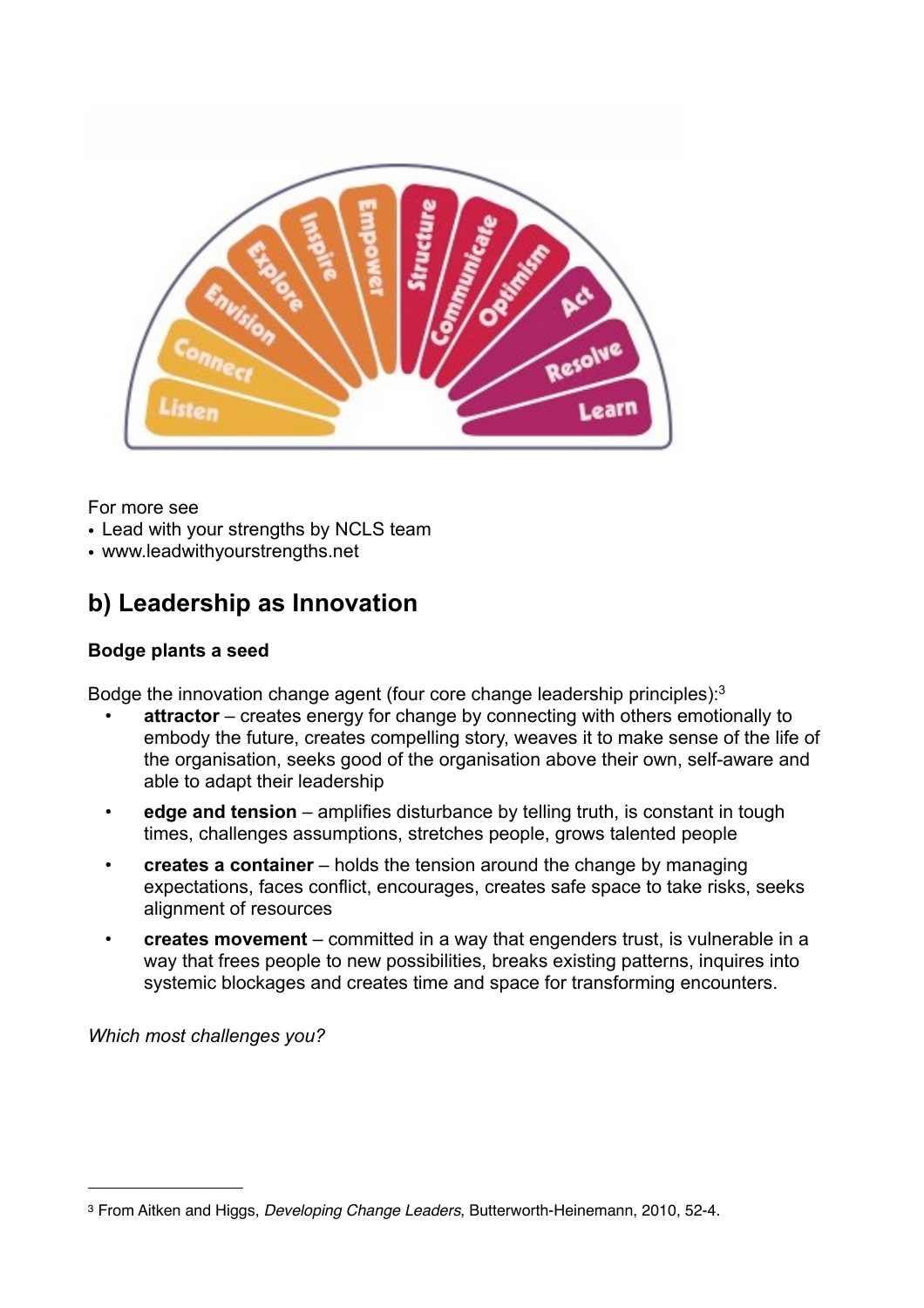# **c) Opawa story case study**

# **... in 10 leadership capacities**

# **... in 3 places**

### **Sending** -

**Pilgrim** - mission collectives, 7 practices, Growth coaching

**Fresh expressions** - evangelism as process, six new forms (espresso, hymn service, Grow, Soak, the Gathering, spirituality grouping)

# **d) The innovation context: Organisational 3 zone model**

*The Three Zone Model … visualizes the organizational cultures congregations and denominations form at various periods in their lives. It represents a dynamic of continuous change in organizational culture relative to the external environment. Church systems living in the discontinuous change now characteristic Western societies will be continually shifting through these zones*. [4](#page-7-0)



Taken from<http://www.signposts.org.au/2005/10/07/green-zoneblue-zonered-zone/>

#### **Note that:**

- life cycle process are normal. We should expect cycles of life, death and resurrection.
- change in any particular movement needs to be understood as part of a series of phases and not simply looked at in isolation
- all zones are valid and essential. For example, red zone leadership is needed, required, natural part of organisational life.

<span id="page-7-0"></span><sup>4</sup> Roxburgh A and Romanuk F, Christendom thinking to missional imagination, unpublished work, p 26.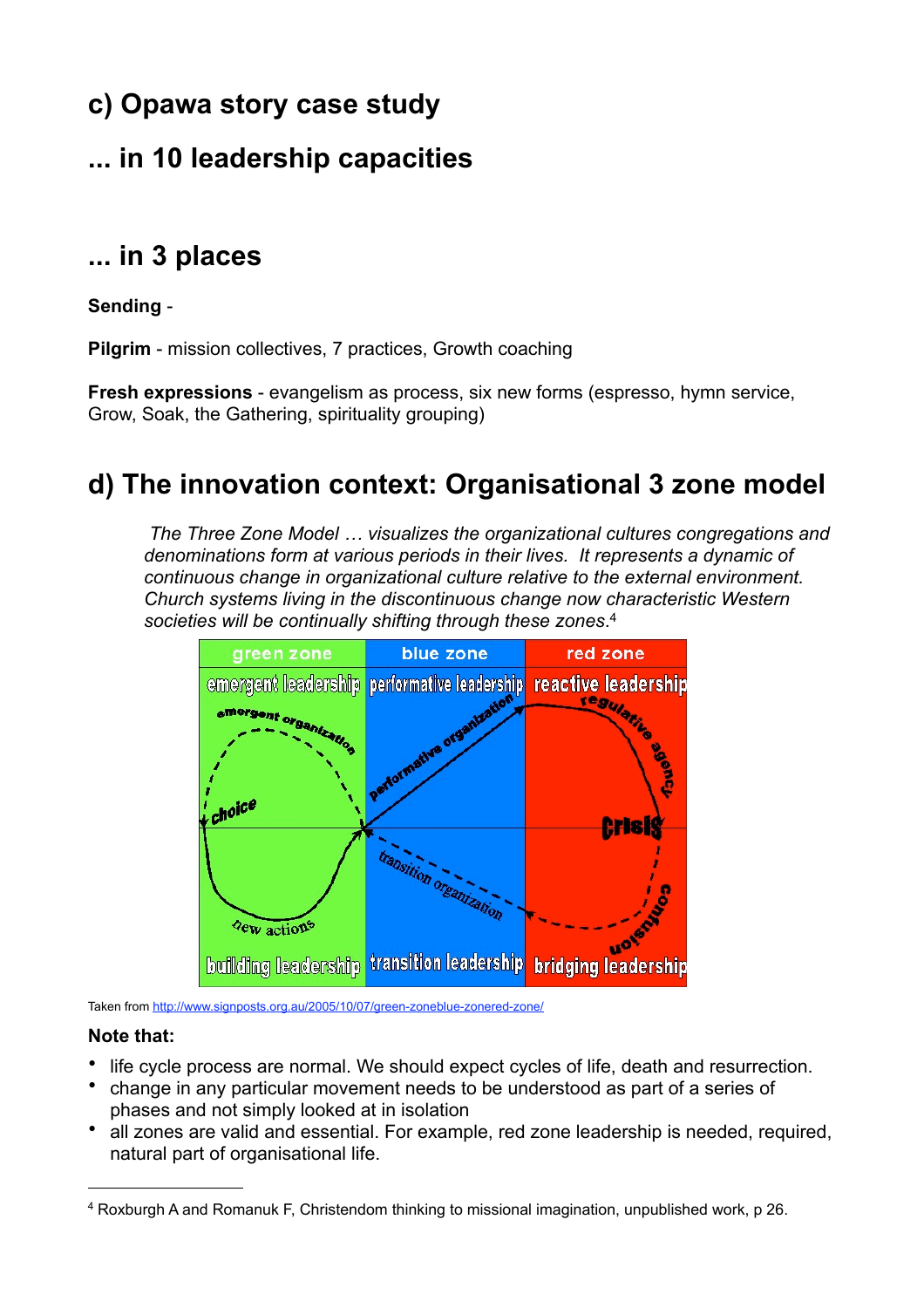- the diagram can help to identify the leadership type required to move to the next stage of the life cycle
- classical pastoral training is often shaped by blue or red zone
- different congregations and groupings in a organisation can be at different stages. At one time you can have parts that are being planted, flourishing or dying.

# **e) Developing innovation leaders[5](#page-8-0)**

- Develop decision making specifically the ability to wait and see, keep an open mind and be comfortable with contradictions. Central to this is the ability to inquire, to accept that you are not the expert and that someone in your team may have a better insight.
- Access capability from across the team
- Become a co-creator of a learning culture
- Combine future-sensemaking with strategic thinking digging deeper, reading widely, in a desire to appreciate the system and not just the events.
- Develop 'total' leadership including authenticity, integrity and experimentation, at all levels of a person's life
- Develop competency to work in diverse cultures
- Develop 1-1 coaching skills eg micro-skills of building rapport, active listening, attention, sensitivity.
- Develop 1-many skills eg micro-skills of dialogue, facilitation, process consulting, because leadership is about responding to real lived relationships.
- Emotional intelligence including self-awareness, emotional resilience, sensitivity, influence, intuition and conscientiousness.
- Dialogue on performance coaching, feedback, mentoring skills

*What would this look like for training candidates? What would this look like for the already ordained?*

# **f) Innovation as creating spaces to play**

**Exercise: When do you get your ideas?** During what kinds of activities and situations do you get your ideas? For example, doing routine work, as a response to questions, during physical exercise, late at night, driving, in the company of others, under stress, etc.

I have asked this question to probably a million people. The answers I've received can be **grouped into two categories**. The first is **necessity**, and is represented by replies such as:

- "When I'm faced with a problem."
- "When things break down, and I have to fix them."
- "When there's a need to be filled."

<span id="page-8-0"></span><sup>5</sup> From Aitken and Higgs, *Developing Change Leaders*, Butterworth-Heinemann, 2010, 131-155.